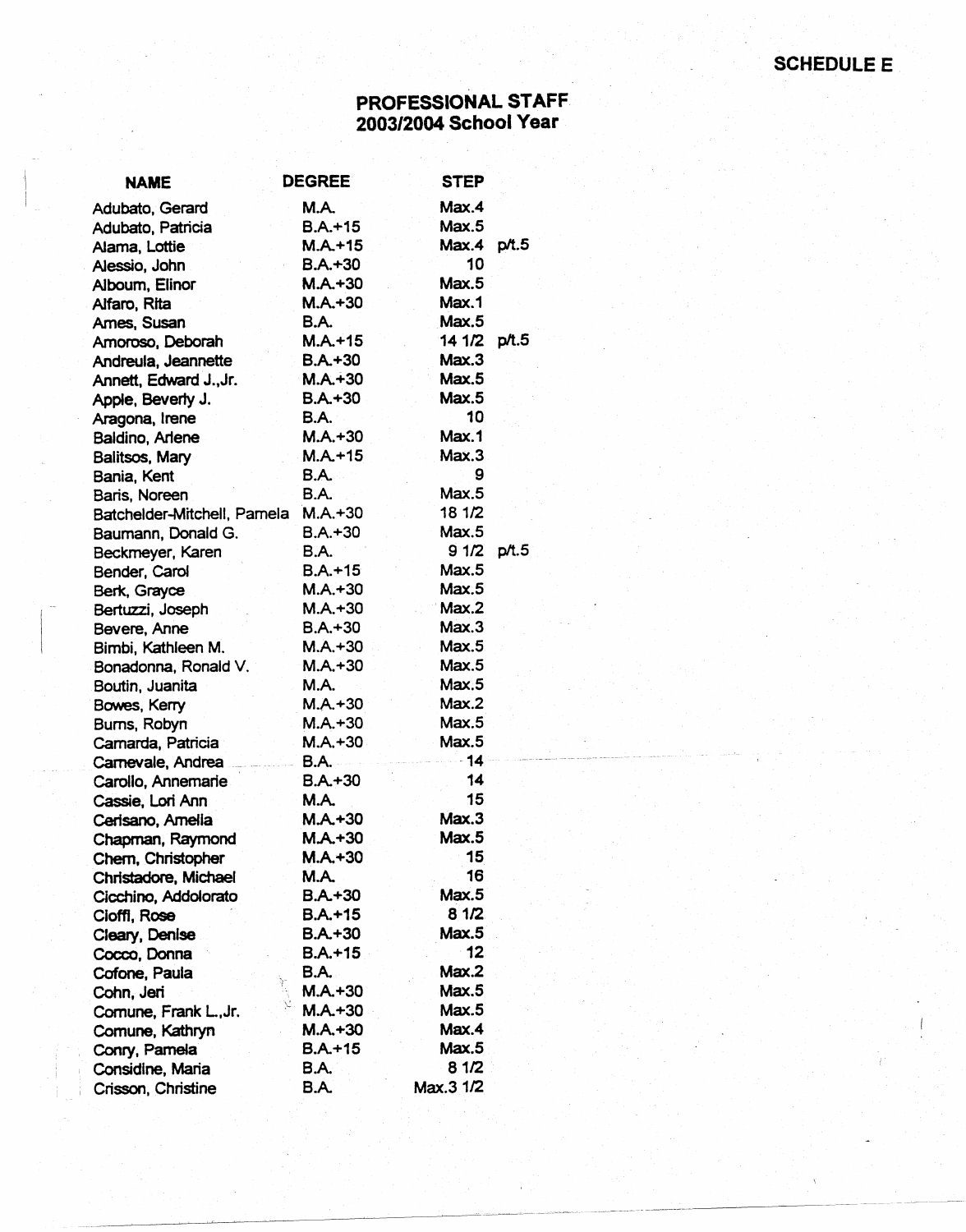| <b>NAME</b>            | <b>DEGREE</b> | <b>STEP</b>   |        |
|------------------------|---------------|---------------|--------|
| Cristantiello, Michele | $B.A.+15$     | Max.3         |        |
| Cullity, Kathleen      | $M.A.+30$     | Max.1         |        |
| Cummings, James        | $M.A. + 30$   | Max.5         |        |
| Cundari, Michael       | B.A.          | 9             |        |
| Cunningham, Joyce      | $B.A.+15$     | 91/2          |        |
| Daly, Rachel           | $M.A. + 15$   | Max.3         |        |
| D'Angelo, Peter        | $M.A. + 30$   | Max.5         |        |
| D'Angio, Elizabeth     | $B.A.+30$     | 10            |        |
| David, Nicole          | <b>M.A.</b>   | 12            |        |
| DeBonis, Cynthia       | $M.A. + 30$   | Max.5         |        |
| DeFilippis, Lillian    | $M.A. + 30$   | 18            |        |
| DeLitta, Theresa       | B.A.          | 12            |        |
| DiGiovine, Donald A.   | Doctorate     | Max.5         |        |
| Dingwell, Susan Lee    | B.A.          | 14            | p/t .5 |
| Dorfman, Gloria        | $M.A. + 30$   | 11            |        |
| Dougherty, Margaret    | $M.A.+15$     | Max.5         |        |
| Douglas, Loretta       | $M.A.+30$     | Max.5         |        |
| Dow, Marita            | $M.A. + 30$   | Max.3         |        |
| Doyle-Marino, Helen    | $M.A. + 30$   | 11            |        |
| Ellis, Donna           | $B.A.+15$     | Max.2 1/2     | p/t .5 |
| Farkas, William L.     | M.A.+30       | Max.5         |        |
| Farro, Jennifer        | <b>B.A.</b>   | 12            |        |
| Ferraro, Danielle      | $B.A.+15$     | 11            |        |
| Ferraro, Michelle      | $B.A. + 15$   | 9             |        |
| Ferriol, Kenneth       | $B.A.+15$     | 12            |        |
| Fischer, Patricia      | $M.A.+30$     | Max.5         |        |
| Fisher, Linda          | M.A.          | Max.3         |        |
| Fitzgerald, Lisa       | B.A.+15       | 9             |        |
| Flannery, Katherine    | <b>B.A.</b>   | 14            |        |
| Foglio, Nancy          | M.A.          | 15            |        |
| Foote, Elizabeth       | $M.A. + 30$   | Max.5         |        |
| Franks, Katherine      | $M.A.+30$     | Max.4         |        |
| Freedman, Jill         | $B.A. + 15$   | 11            |        |
| Fuccello, Margaret     | M.A.          | Max.5         |        |
| Furnari, Susan         | Doctorate     | Max.5         |        |
| Gambaro, Jainine       | $B.A. + 30$   | <b>Max. 2</b> |        |
| Gargiulo, Thomas       | <b>M.A.</b>   | Max.1         |        |
| Gebbie, Florence       | $B.A. + 30$   | Max.5         |        |
| Gernitis, Maria        | $M.A.+30$     | 18            |        |
| Gesumaria, Susan       | <b>B.A.</b>   | 13            |        |
| Giangeruso, Laura      | <b>M.A.</b>   | 12            |        |
| Goldberg, Dawn         | B.A.          | 10            |        |
| <b>Grant, Thomas</b>   | <b>B.A.</b>   | 12            |        |
| Graziano, Nicoletta    | $M.A.+30$     | Max.5         |        |
| Griffin, Patricia      | $M.A. + 30$   | Max.5         |        |
| Griwert, Jolinda       | <b>B.A.</b>   | 15            |        |
| Groh, Darren           | $B.A.+30$     | 13            |        |
| Gumey, Carol A.        | $M.A. + 30$   | Max.4         |        |
| Hagert, Suzanne        | M.A.          | Max.5         |        |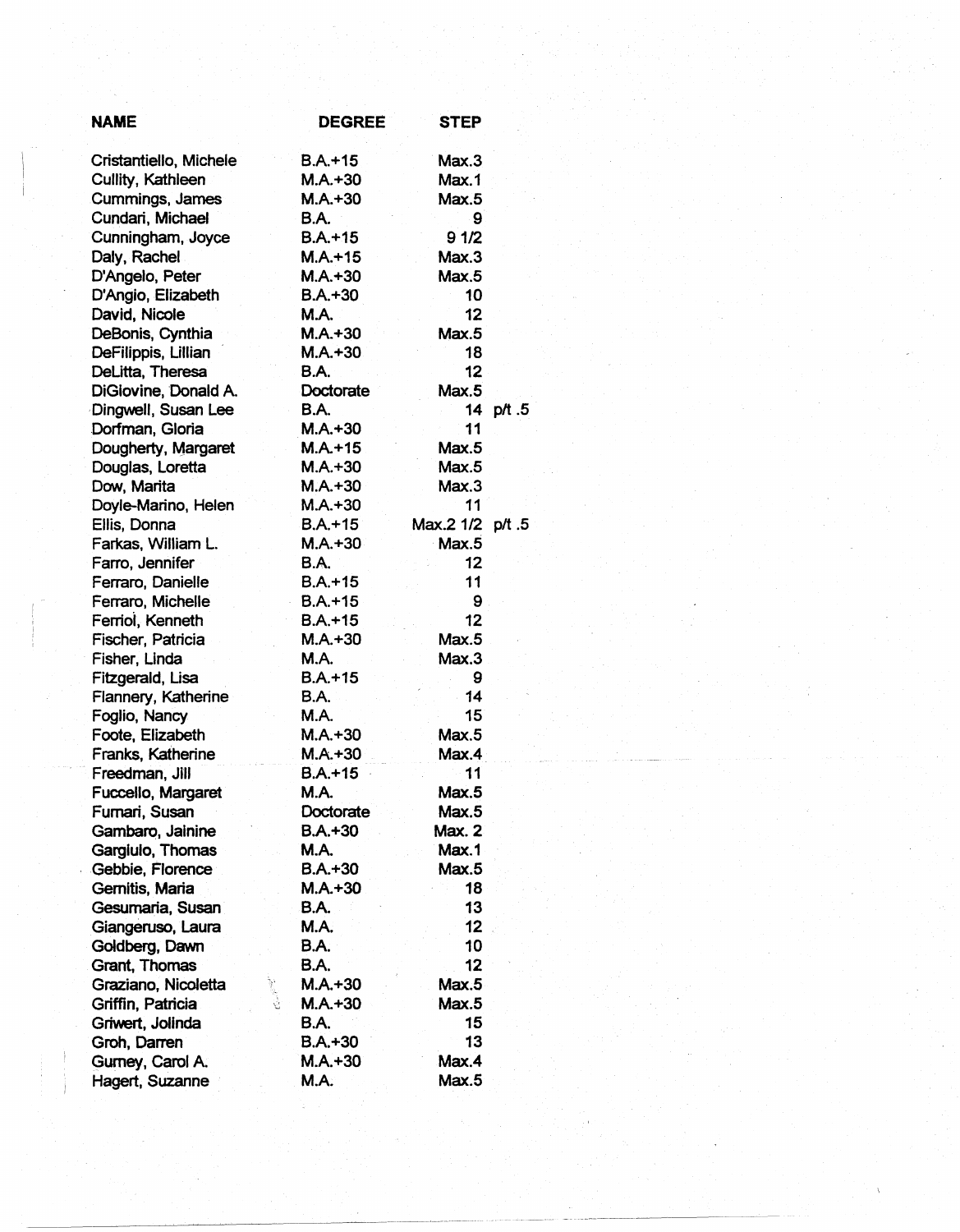| <b>NAME</b>           | <b>DEGREE</b>      | <b>STEP</b>   |
|-----------------------|--------------------|---------------|
| Harbison, Robert      | B.A.               | 9             |
| Hardin, Judith Anne   | $M.A.+30$          | Max.5         |
| Healy, Joyce          | M.A.               | Max.5         |
| Hill-Trovato, Hillary | M.A.               | Max.5         |
| Holland, Doreen       | <b>B.A.</b>        | 15 1/2        |
| Hrubash, Theresa      | <b>B.A.</b>        | 14 1/2        |
| Hungler, Hannah       | $B.A.+15$          | 13            |
| Hutcheson, Donna      | $M.A. + 30$        | Max.3         |
| Isabella, Patricia    | $B.A.+30$          | 11            |
| Jinks, Lawrence       | $M.A. + 30$        | Max.5         |
| Kahn, Gail            | $M.A. + 30$        | Max.3         |
| Kasner, Paula         | $M.A. + 30$        | Max.5         |
| Keating, Patricia     | $M.A. + 15$        | 15            |
| Kelly, James          | <b>B.A.</b>        | Max.5         |
| King, Walter          | $B.A.+30$          | 9             |
| Kirk, Barbara         | $B.A.+30$          | Max.5         |
| Koci, Adele K.        | <b>B.A.</b>        | Max.5         |
| Kocum, Paul           | $B.A. + 30$        | Max.4         |
| Koegel, Richard       | $M.A. + 30$        | Max.5         |
| Konn, Mari            | $M.A. + 30$        | Max.5         |
| Koribanick, Kathryn   | <b>B.A.</b>        | 11            |
| Koukoularis, Eleni    | $B.A.+15$          | 10            |
| Kowalski, Anne Marie  | $M.A. + 30$        | Max.3         |
| Kozyra, Cheryl        | <b>B.A.</b>        | 10            |
| LaPierre, Diane       | <b>M.A.</b>        | 131/2         |
| Larcara, Sharon       | $M.A. + 30$        | Max.3         |
| LaReau, Súsan         | $M.A. + 15$        | Max.5         |
| Latka, Vicki          | <b>M.A.</b>        | Max.3         |
| Laudadio, Anne D.     | $B.A.+30$          | Max.5         |
| Lazur, Maureen        | $M.A. + 15$        | 16            |
| Lee, Paula            | <b>M.A.</b>        | Max.3         |
| Libert, Frank         | $M.A. + 30$        | Max.5         |
| Lightfoot, Joan       | B.A.               | Max.2         |
| Linfante, Andrew      | $M.A. + 15$        | 14            |
| Love, Laura           | $M.A.+30$          | 15            |
| MacMillan, Laura-anne | <b>B.A.+15</b>     | 15            |
| Magin, Sally          | $M.A.+30$          | Max.5         |
| Maniscalco, Lisa      | <b>M.A.</b>        | Max.3         |
| Marcantonio, Marianne | B.A.               | 15 1/2        |
| Margulies, Jerilyn    | $M.A. + 15$        | Max.5         |
| Martin, Leann         | $B.A.+15$          | 9             |
| Martin, Valerie       | $B.A.+15$          | 15            |
| Masullo, Beverly      | $M.A.+30$          | Max.4         |
| Mauro, Elaine         | 家庭院<br>$M.A. + 15$ | 17            |
| Mauro, James          | $M.A.+30$          | Max.5         |
| McAloon, Jacqueline   | $B.A.+15$          | 10            |
| McCrohan, Thomas      | $B.A.+30$          | Max.5         |
| McCormick, Tracy      | <b>M.A.</b>        | 10 1/2 p/t .5 |
| McDonald, Anita       | $B.A. + 30$        | Max.5         |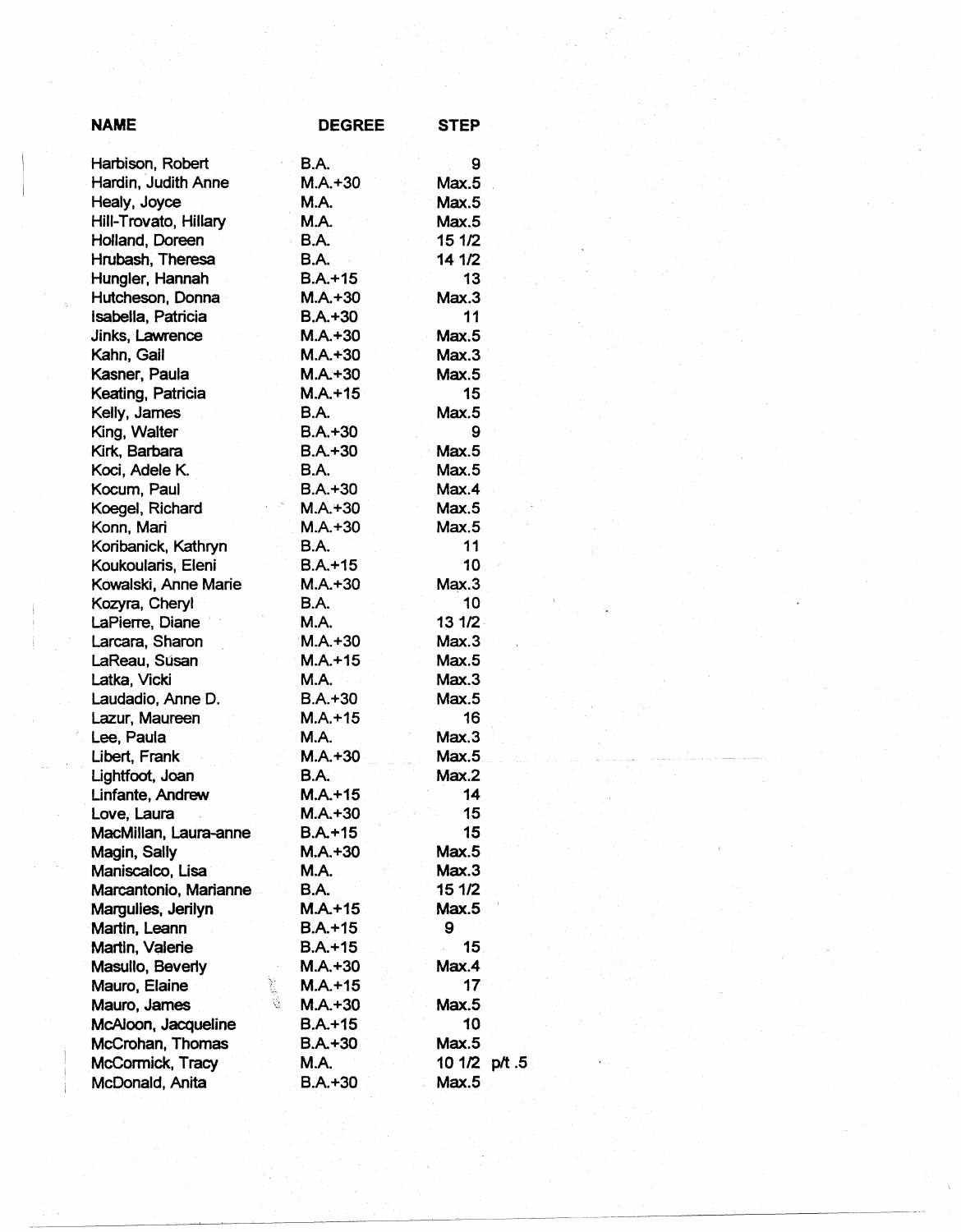| <b>NAME</b>                         | <b>DEGREE</b> | <b>STEP</b>   |
|-------------------------------------|---------------|---------------|
| McGovern, Heather                   | $B.A. + 30$   | 11            |
| McKenzie, Marcy                     | $M.A.+30$     | 16            |
| McPartland, Dennis                  | $M.A.+30$     | 11            |
| Meloni, Jacqueline                  | $M.A. + 30$   | Max.4         |
| Menza, Claire                       | <b>B.A.</b>   | 16            |
| Meyers, Florence                    | $B.A. + 15$   | Max.5         |
| Milunaitis, Lorraine                | $M.A. + 30$   | Max.5         |
| Monterosa, Heather                  | <b>M.A.</b>   | 9<br>p/t.5    |
| Moscaritola, Linda                  | $B.A. + 30$   | Max.2         |
| Mullane, Ann Mary                   | $M.A. + 30$   | .15           |
| Muniz, Maria                        | $B.A.+15$     | 9             |
| Murray, Walter                      | B.A.          | Max.5         |
| Napoli, Ellen                       | $M.A. + 15$   | 14            |
| Nardiello, Arlene                   | B.A.+30       | Max.5         |
| Neilley, Jeanne V.                  | M.A.+30       | Max.5         |
| Neri, Susan                         | $B.A.+15$     | Max.1         |
| Noonan, Richard                     | <b>M.A.</b>   | 17            |
| O'Brien, Marietta                   | $M.A. + 30$   | Max.3         |
| Ohlson, Carl                        | $M.A.+30$     | Max.5         |
| Ohtaka, Keiko                       | $M.A. + 30$   | Max.5         |
| Olivo, Rebecca                      | $M.A.+30$     | 15            |
| Olson, Edmund G., Jr.               | B.A.          | Max.5         |
| O'Mara, Eileen                      | B.A.          | 15            |
| O'Neill-Wilson, Rita                | $M.A. + 15$   | 15            |
| Orenstein, Arlene                   | $M.A.+30$     | 16            |
| Pace, Michael                       | B.A.          | Max.5         |
| Pagana, Mary                        | $M.A. + 30$   | Max.1         |
| Pandolfi, Becky                     | $M.A.+30$     | Max.3         |
| Papaleo, Maria                      | $M.A.+15$     | 17            |
| Parigi, Debra                       | $B.A. + 30$   | 16            |
| Parigi, Stephen                     | $M.A.+30$     | Max.5         |
| Paschal, Bernice                    | $M.A. + 15$   | Max.5         |
| Perrone, Carol                      | $B.A. + 30$   | Max.1         |
| Perrotta, Mary Anne                 | $M.A. + 30$   | Max.5         |
| Philp, Julianne                     | M.A.          | 13 1/2 p/t .5 |
| Pinto, Deborah Ann<br>Powell, Robyn | <b>B.A.</b>   | Max.5         |
| Rasczyk, Judy                       | $M.A. + 30$   | 15            |
| Reed, Sharon                        | $B.A.+15$     | 10            |
| Reilly, Gail                        | $M.A.+30$     | Max.2         |
| Reilly, Virginia                    | $M.A.+30$     | Max.3         |
| Restel, Lorraine                    | <b>B.A.</b>   | 12            |
| Retz, Andrew                        | B.A.+30       | Max.5         |
| Rhein, Monica                       | $M.A.+30$     | Max.5         |
| Rizzo, Carol Ann                    | $B.A.+15$     | Max.3 1/2     |
| Rizzuto, Rosann                     | M.A.          | Max.4         |
| Roberts, Moira                      | B.A.+30       | 10            |
| Romaglia, Sharon                    | M.A.+30       | 13            |
| Rooney, Susan                       | M.A.+30       | Max.5         |
|                                     | $M.A. + 30$   | Max.5         |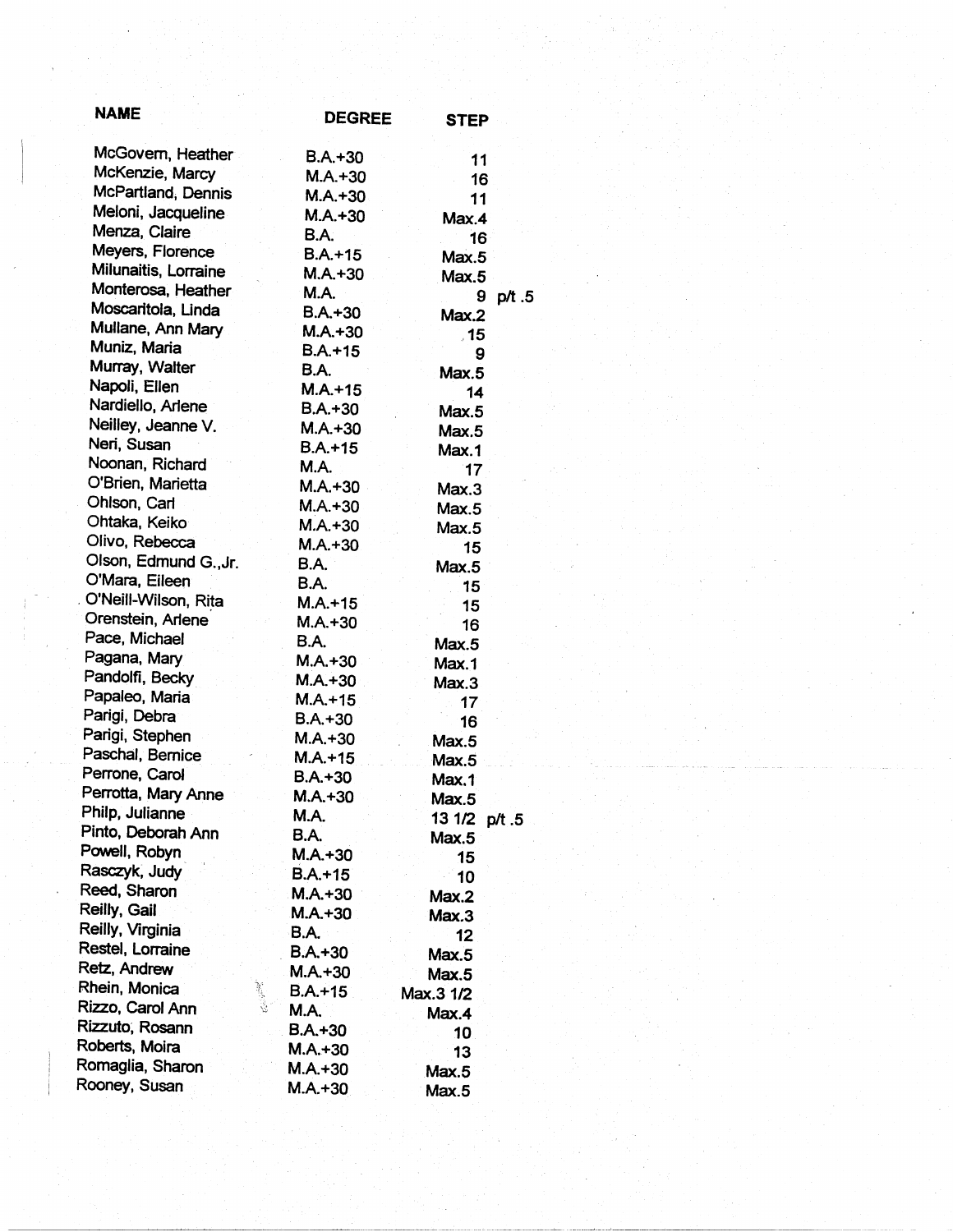| <b>NAME</b>               | <b>DEGREE</b>    | <b>STEP</b>     |  |
|---------------------------|------------------|-----------------|--|
| Rosati, Christopher       | $M.A. + 15$      | 9               |  |
| Rossi, Alisa              | $B.A. + 15$      | 9               |  |
| Rossi, Lisa               | <b>M.A.</b>      | 11              |  |
| Rucinski, Peggy           | $M.A.+30$        | Max.1           |  |
| Ryan, Gerald              | <b>B.A.</b>      | 10              |  |
| Ryder, Sally Ann          | $M.A.+30$        | Max.4           |  |
| Sains, Camille            | <b>B.A.</b>      | Max.4           |  |
| Saitta, Donna             | $B.A.+15$        | 81/2            |  |
| SanFillipo, Richard       | $M.A.+30$        | Max.4           |  |
| SanGiovanni, Louis R.     | $M.A. + 30$      | Max.5           |  |
| Santoriello, Bernadette   | $M.A.+15$        | Max.4           |  |
| Santoriello, Rosa         | <b>B.A.</b>      | 11 1/2 p/t .5   |  |
| Santosuosso, Lisa         | $M.A. + 30$      | 11 1/2          |  |
| Sasso, Dennis             | B.A.+30          | Max.5           |  |
| Sautter, Valerie          | $B.A.+30$        | Max.4           |  |
| Sautter, Walter N.        | $M.A.+30$        | Max.5           |  |
| Scerbo, Susan R.          | $M.A. + 30$      | Max.5           |  |
| Schoem, Janice            | $M.A.+30$        | 18              |  |
| Schop, Deborah            | $B.A.+30$        | Max.5           |  |
| Schwarz, John R.          | $M.A.+30$        | Max.5           |  |
| Siculietano, Phillip      | M.A.             | 13              |  |
| Simmons, Mary-Frances     | $M.A. + 30$      | Max.3           |  |
| Sloan, Patricia           | <b>B.A.</b>      | Max.5           |  |
| Smyth, Kevin              | <b>M.A.</b>      | 13              |  |
| Sorensen, Jill            | $M.A. + 15$      | 10              |  |
| Stepansky, Deane          | $M.A.+30$        | 13              |  |
| Stoffers, Michael         | $B.A.+15$        | 9               |  |
| Stolfi, Elizabeth         | $M.A. + 30$      | Max.5           |  |
| Story, Judith             | $M.A.+30$        | Max.4           |  |
| Strouse, Howard E.        | M.A. -           | Max.5           |  |
| Struble, Pamela           | <b>B.A.</b>      | 9               |  |
| Strumolo, Maria           | $B.A. + 15$      | 9               |  |
| Suter, Olga               | B.LA.            | 15              |  |
| Syme, Michele             | $M.A. + 30$      |                 |  |
| Szura, Jill               | $B.A.+30$        | 17<br>13        |  |
| Szura, Nancy              | $M.A. + 30$      | Max.4           |  |
| Tagliareni, Joseph        | M.A.+30          | 17              |  |
| Testa, Marilyn            | B.A.             | 15              |  |
| Tolve, Sherrie            | M.A.+30          | 13              |  |
| Topolski, Robert A.       | <b>Doctorate</b> |                 |  |
| Trainor, Patricia         | M.A.             | Max.5           |  |
| Tuorto, Lawrence          | $M.A. + 30$      | Max.3 p/t.5     |  |
| Turturiello, Vincent F.   | M.A.+30          | 18 <sup>°</sup> |  |
| Tusche, Marisa            | $M.A.+15$        | Max.5           |  |
| 大学生<br>Viteritto, Michael | M.A.             | 8'1/2           |  |
| Vivinetto, Rosemary       | $M.A. + 30$      | 12              |  |
| Vlasakakis, Niki          | $M.A. + 15$      | Max.5           |  |
| VonAchen, Carol           | $M.A.+15$        | 17              |  |
| Walk, Louise              |                  | 17              |  |
|                           | M.A.             | 11              |  |

*r'*